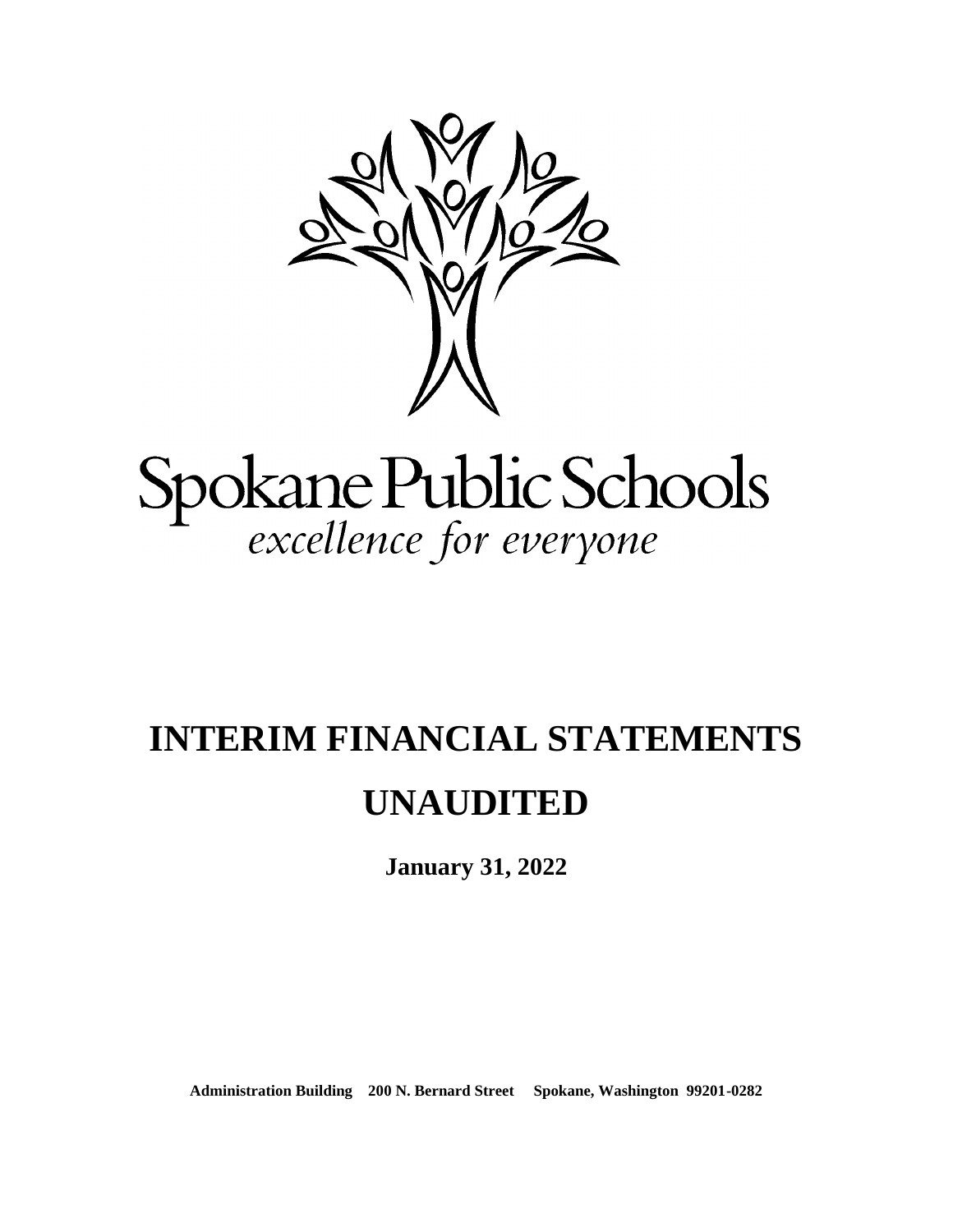# **Spokane Public Schools Comparative Financial Statements As of January 31, 2021 and 2022**

|                                      |                      | 2021-2022     |                   |
|--------------------------------------|----------------------|---------------|-------------------|
|                                      |                      | YTD           | <b>PERCENT</b>    |
|                                      | <b>BUDGET</b>        | <b>ACTUAL</b> | <b>ACT TO BUD</b> |
| <b>General Fund</b>                  |                      |               |                   |
| Revenues & Other Sources             | \$<br>526,334,327 \$ | 190, 162, 902 | 36.13%            |
| <b>Expenditures &amp; Other Uses</b> | 533,888,239          | 202,352,854   | 37.90%            |
| <b>Capital Projects Fund</b>         |                      |               |                   |
| <b>Revenues &amp; Other Sources</b>  | 28,772,000           | (19,884,624)  | $(69.11\%)$       |
| <b>Expenditures &amp; Other Uses</b> | 157,079,000          | 38,435,140    | 24.47%            |
| <b>Debt Service Fund</b>             |                      |               |                   |
| <b>Revenues &amp; Other Sources</b>  | 65,809,000           | 28,111,548    | 42.72%            |
| <b>Expenditures &amp; Other Uses</b> | 69,000,000           | 55,856,352    | 80.95%            |
| <b>Associated Student Body Fund</b>  |                      |               |                   |
| Revenues & Other Sources             | 2,498,000            | 628,748       | 25.17%            |
| <b>Expenditures &amp; Other Uses</b> | 2,583,000            | 492,781       | 19.08%            |

|                                      |                   |      | 2020-2021     |                   |
|--------------------------------------|-------------------|------|---------------|-------------------|
|                                      |                   |      | YTD           | <b>PERCENT</b>    |
|                                      | <b>BUDGET</b>     |      | <b>ACTUAL</b> | <b>ACT TO BUD</b> |
| <b>General Fund</b>                  |                   |      |               |                   |
| Revenues & Other Sources             | \$<br>470,437,168 | - \$ | 172,914,089   | 36.76%            |
| <b>Expenditures &amp; Other Uses</b> | 482, 137, 168     |      | 177,966,180   | 36.91%            |
| <b>Capital Projects Fund</b>         |                   |      |               |                   |
| Revenues & Other Sources             | 162,782,000       |      | 2,106,436     | 1.29%             |
| <b>Expenditures &amp; Other Uses</b> | 195,002,000       |      | 34,702,654    | 17.80%            |
| <b>Debt Service Fund</b>             |                   |      |               |                   |
| Revenues & Other Sources             | 57,826,000        |      | 25,634,959    | 44.33%            |
| <b>Expenditures &amp; Other Uses</b> | 59,002,000        |      | 44,542,281    | 75.49%            |
| <b>Associated Student Body Fund</b>  |                   |      |               |                   |
| Revenues & Other Sources             | 2,702,000         |      | 156,930       | 5.81%             |
| <b>Expenditures &amp; Other Uses</b> | 2,596,000         |      | 111,284       | 4.29%             |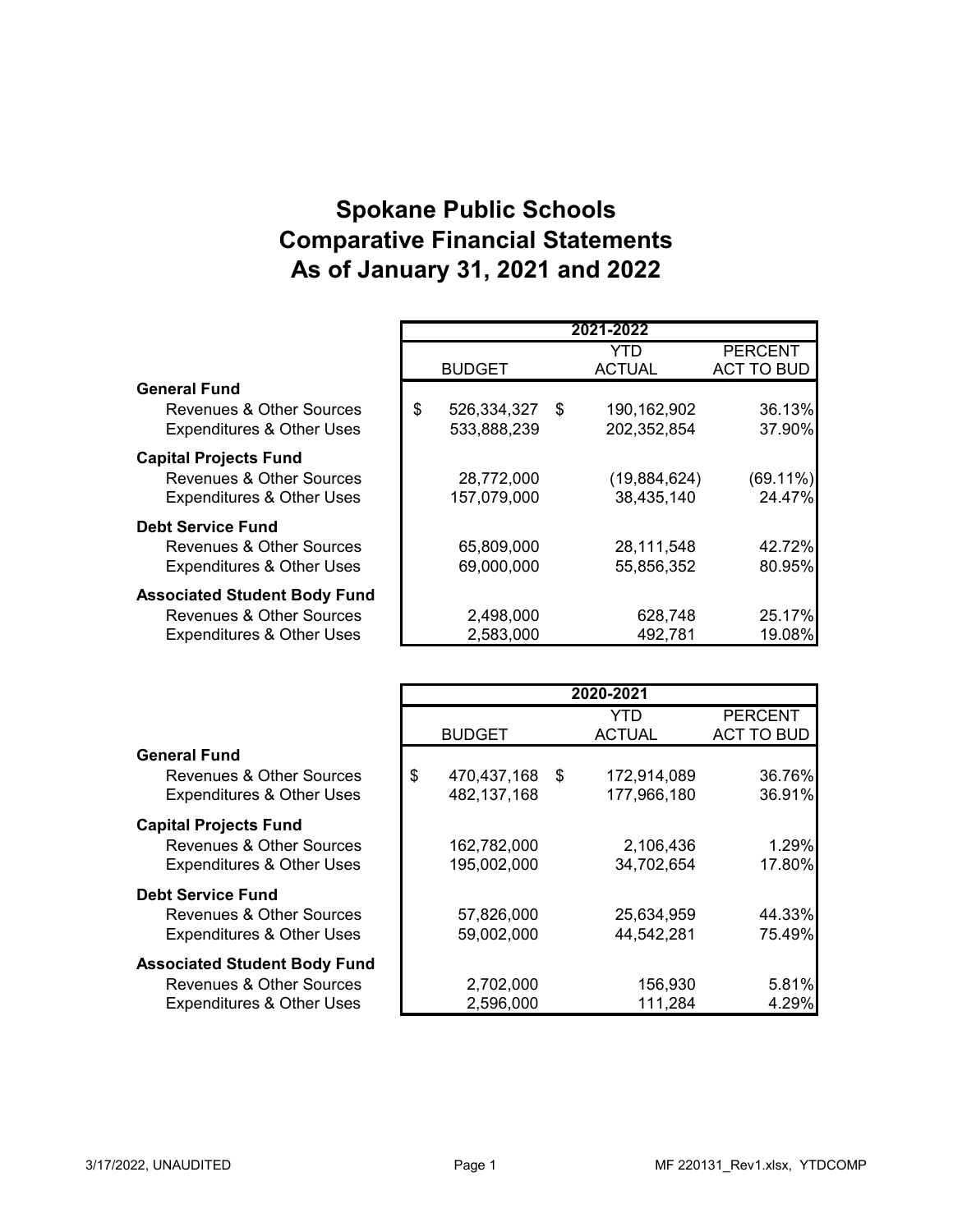#### **Spokane Public Schools Balance Sheet January 31, 2022**

|                                                     |                      | Capital            |                                  | ASB&                  | Total                             |
|-----------------------------------------------------|----------------------|--------------------|----------------------------------|-----------------------|-----------------------------------|
|                                                     | General              | Projects           | <b>Debt Service</b>              | Trust                 | All                               |
|                                                     | Fund                 | Fund               | Fund                             | Funds                 | Funds                             |
| <b>Assets</b>                                       |                      |                    |                                  |                       |                                   |
| Imprest Fund                                        | 150,000.00 \$<br>\$. |                    | \$                               | \$                    | \$<br>150,000.00                  |
| <b>Warrants Outstanding</b>                         | (34, 311, 181.53)    | (124, 371.10)      |                                  | (34, 781.23)          | (34, 470, 333.86)                 |
| Cash with Fiscal Agent                              | 50,000.00            |                    |                                  |                       | 50,000.00                         |
| <b>Taxes Receivable</b>                             | 65,983,870.73        |                    | 58,930,848.44                    |                       | 124,914,719.17                    |
| <b>Accounts Receivable</b>                          | 1,406,096.69         | 26,747.85          |                                  | 445.00                | 1,433,289.54                      |
| Due from Other Funds                                | 258,995.33           | 3,793,847.47       |                                  |                       | 4,052,842.80                      |
| Inventory - Supplies and Materials                  | 1,411,849.94         |                    |                                  |                       | 1,411,849.94                      |
| Inventory - Lunchrooms                              | 131,153.99           |                    |                                  |                       | 131,153.99                        |
| Inventory - USDA Commodities                        | 283,032.50           |                    |                                  |                       | 283,032.50                        |
| <b>Prepaid Expenditures</b>                         |                      |                    |                                  |                       |                                   |
| Investments                                         | 3,642,350.96         |                    |                                  |                       | 3,642,350.96<br>229,041,160.59    |
|                                                     | 76,577,552.56        | 144, 122, 825. 28  | 6,067,574.08                     | 2,273,208.67          |                                   |
| <b>Total Assets</b>                                 | \$ 115,583,721.17    | \$147,819,049.50   | \$64,998,422.52                  |                       | $$2,238,872.44$ $$330,640,065.63$ |
| <b>Liabilities</b>                                  |                      |                    |                                  |                       |                                   |
| <b>Accounts Payable</b>                             | 1.422.229.09<br>\$   | 4,340,295.85<br>\$ | \$                               | \$<br>$(4,846.44)$ \$ | 5,757,678.50                      |
| <b>Accrued Salaries and Adjustments</b>             | (171,000.00)         | (700.00)           |                                  |                       | (171, 700.00)                     |
| Payroll Deductions and Taxes Payable                | 6,196,461.84         | 10,000.00          |                                  |                       | 6,206,461.84                      |
| Due to Other Funds                                  | 3,775,339.39         | 240,014.10         |                                  | 37,489.31             | 4,052,842.80                      |
| Deferred Revenues - Grants                          |                      |                    |                                  |                       |                                   |
| Deferred Revenues - Property Taxes                  | 65,044,700.32        |                    | 57,324,149.94                    |                       | 122,368,850.26                    |
|                                                     |                      |                    |                                  |                       |                                   |
| <b>Total Liabilities</b>                            | 76,267,730.64        | 4,589,609.95       | 57,324,149.94                    | 32,642.87             | 138,214,133.40                    |
| <b>Fund Balance and Reserves</b>                    |                      |                    |                                  |                       |                                   |
| Non-spendable Inventory and Prepaids                | 6,361,034.82         |                    |                                  |                       | 6,361,034.82                      |
| Non-Spendable Trust Principal                       |                      |                    |                                  | 75,000.00             | 75,000.00                         |
| Restricted for Fund Purpose                         |                      | 16,668,984.98      |                                  | 2,078,018.37          | 18,747,003.35                     |
| <b>Restricted for Debt Service</b>                  | 6,400,000.00         | 144,000.00         | 35,419,076.75                    | $\overline{a}$        | 41,963,076.75                     |
| <b>Restricted for Skills Center</b>                 | 1,827,737.00         |                    |                                  |                       | 1,827,737.00                      |
| Restricted for Self-insurance                       | 1,863,600.00         |                    |                                  |                       | 1,863,600.00                      |
| <b>Restricted for Bond Proceeds</b>                 |                      | 132,824,482.29     |                                  |                       | 132,824,482.29                    |
|                                                     |                      | 51,911,736.79      |                                  | $\overline{a}$        |                                   |
| <b>Restricted for State Match</b>                   |                      |                    |                                  |                       | 51,911,736.79                     |
| Assigned to Other Items                             | 7,680,813.92         |                    |                                  |                       | 7,680,813.92                      |
| Unassigned Fund Balance                             | 4,837,461.70         |                    |                                  | (118, 621.60)         | 4,718,840.10                      |
| Assigned Minimum Fund Balance                       | 22,535,295.37        |                    |                                  |                       | 22,535,295.37                     |
| <b>Total Beginning Fund Balance</b>                 | 51,505,942.81        | 201,549,204.06     | 35,419,076.75                    | 2,034,396.77          | 290,508,620.39                    |
| Revenues                                            | 190,162,902.00       | (19,884,624.45)    | 28,111,547.70                    | 687,341.41            | 199,077,166.66                    |
| Expenditures                                        | 202,352,854.28       | 38,435,140.06      | 55,856,351.87                    | 515,508.61            | 297,159,854.82                    |
| <b>Revenues Over/(Under) Expenditures</b>           | (12, 189, 952.28)    | (58, 319, 764.51)  | (27, 744, 804.17)                | 171,832.80            | (98,082,688.16)                   |
| <b>Total Fund Balance</b>                           | 39,315,990.53        | 143,229,439.55     | 7,674,272.58                     | 2,206,229.57          | 192,425,932.23                    |
| <b>Total Liabilities &amp; Interim Fund Balance</b> | \$ 115,583,721.17    | \$147,819,049.50   | $$64,998,422.52$ $$2,238,872.44$ |                       | \$330,640,065.63                  |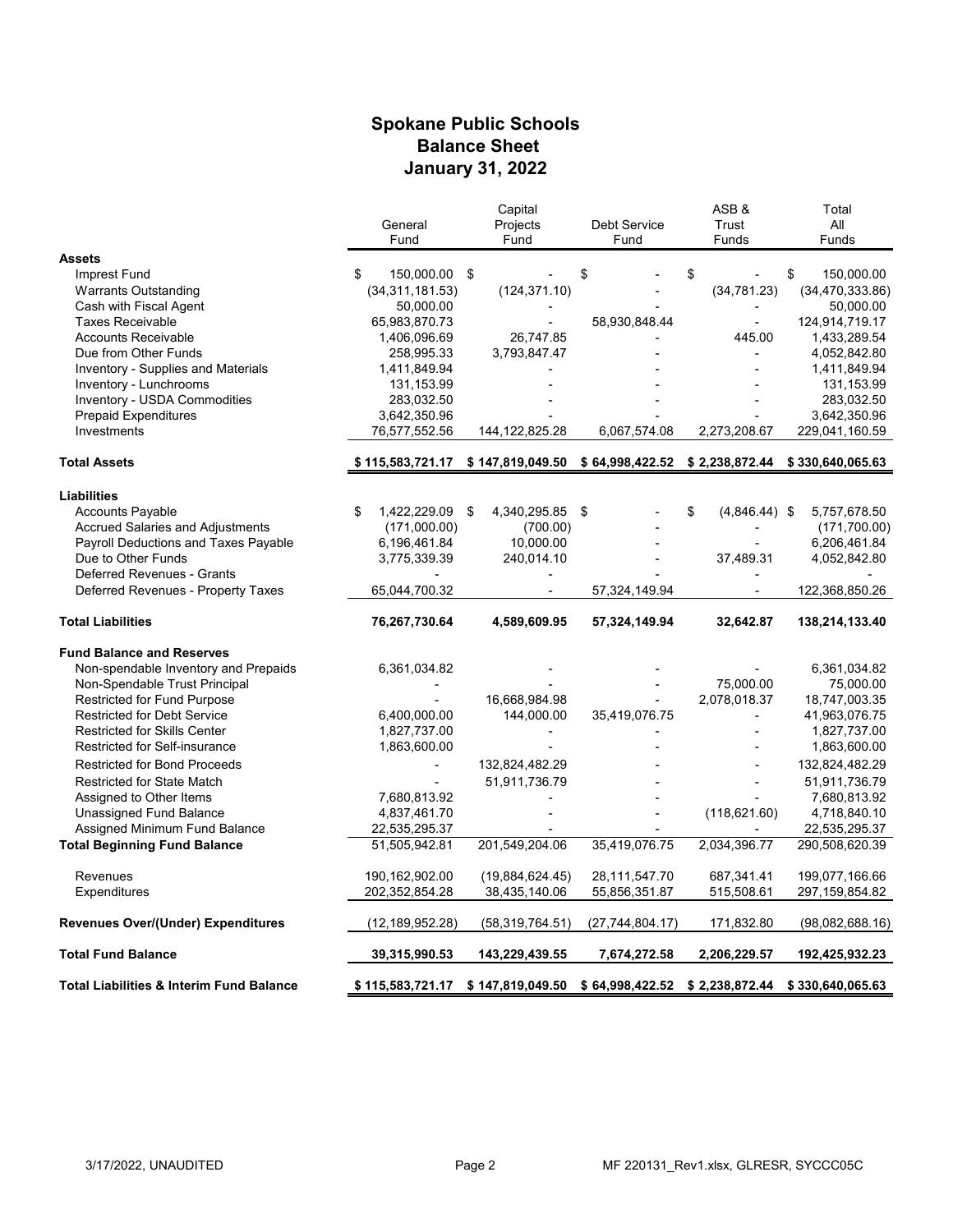#### **Spokane Public Schools Statement of Revenues, Expenditures and Fund Balance January 31, 2022**

|                                                   |                   | Capital           |                     | ASB&           | Total               |  |
|---------------------------------------------------|-------------------|-------------------|---------------------|----------------|---------------------|--|
|                                                   | General           | Projects          | <b>Debt Service</b> | Trust          | All                 |  |
|                                                   | Fund              | Fund              | Fund                | <b>Funds</b>   | Funds               |  |
| <b>Revenues</b>                                   |                   |                   |                     |                |                     |  |
| Local Taxes                                       | \$16,347,163.38   | \$                | 28,035,696.89       | \$             | 44,382,860.27<br>\$ |  |
| Local Non-Tax                                     | 3,683,708.16      | 476,497.23        | 75,850.81           | 686,367.41     | 4,922,423.61        |  |
| State Funds - General                             | 105,158,124.09    |                   |                     |                | 105,158,124.09      |  |
| State Funds - Special                             | 32,752,741.00     | (20, 361, 834.34) |                     |                | 12,390,906.66       |  |
| <b>Federal Funds</b>                              | 29,379,578.26     | 712.66            |                     |                | 29,380,290.92       |  |
| <b>Other School Districts</b>                     | 2,011,103.26      |                   |                     |                | 2,011,103.26        |  |
| Other Agencies/Associations                       | 823.861.98        |                   |                     | 974.00         | 824,835.98          |  |
| <b>Other Financing Sources</b>                    | 6,621.87          |                   |                     |                | 6,621.87            |  |
| <b>Total Revenues and Other Financing Sources</b> | 190,162,902.00    | (19,884,624.45)   | 28,111,547.70       | 687,341.41     | 199,077,166.66      |  |
|                                                   |                   |                   |                     |                |                     |  |
| <b>Expenditures</b>                               |                   |                   |                     |                |                     |  |
| <b>Basic Instruction</b>                          | 102,712,332.55    |                   |                     |                | 102,712,332.55      |  |
| <b>Federal Special Purpose</b>                    | 15,253,621.61     |                   |                     |                | 15,253,621.61       |  |
| <b>Special Education</b>                          | 27,271,703.50     |                   |                     |                | 27,271,703.50       |  |
| <b>Pro-Tech Education</b>                         | 5,394,287.92      |                   |                     |                | 5,394,287.92        |  |
| <b>Skills Center</b>                              | 1,411,057.15      |                   |                     |                | 1,411,057.15        |  |
| <b>Compensatory Education</b>                     | 14,508,529.77     |                   |                     |                | 14,508,529.77       |  |
| Other Instructional Programs                      | 1,106,011.01      |                   |                     |                | 1,106,011.01        |  |
| <b>Community Services</b>                         | 4,137,571.60      |                   |                     |                | 4,137,571.60        |  |
| <b>Support Services</b>                           | 30,557,739.17     |                   |                     |                | 30,557,739.17       |  |
| <b>Other Expenditures</b>                         |                   | 38,435,140.06     | 55,856,351.87       | 515,508.61     | 94,807,000.54       |  |
| <b>Total Expenditures</b>                         | 202,352,854.28    | 38,435,140.06     | 55,856,351.87       | 515,508.61     | 297, 159, 854.82    |  |
| <b>Total Beginning Fund Balance</b>               | 51,505,942.81     | 201,549,204.06    | 35,419,076.75       | 2,034,396.77   | 290,508,620.39      |  |
| <b>Excess Revenues/Other Financing Sources</b>    |                   |                   |                     |                |                     |  |
| <b>Over/under Expenditures and Other Uses</b>     | (12, 189, 952.28) | (58, 319, 764.51) | (27, 744, 804.17)   | 171,832.80     | (98,082,688.16)     |  |
| <b>Ending Interim Fund Balance</b>                | \$39,315,990.53   | \$143,229,439.55  | 7,674,272.58<br>\$  | \$2,206,229.57 | \$192,425,932.23    |  |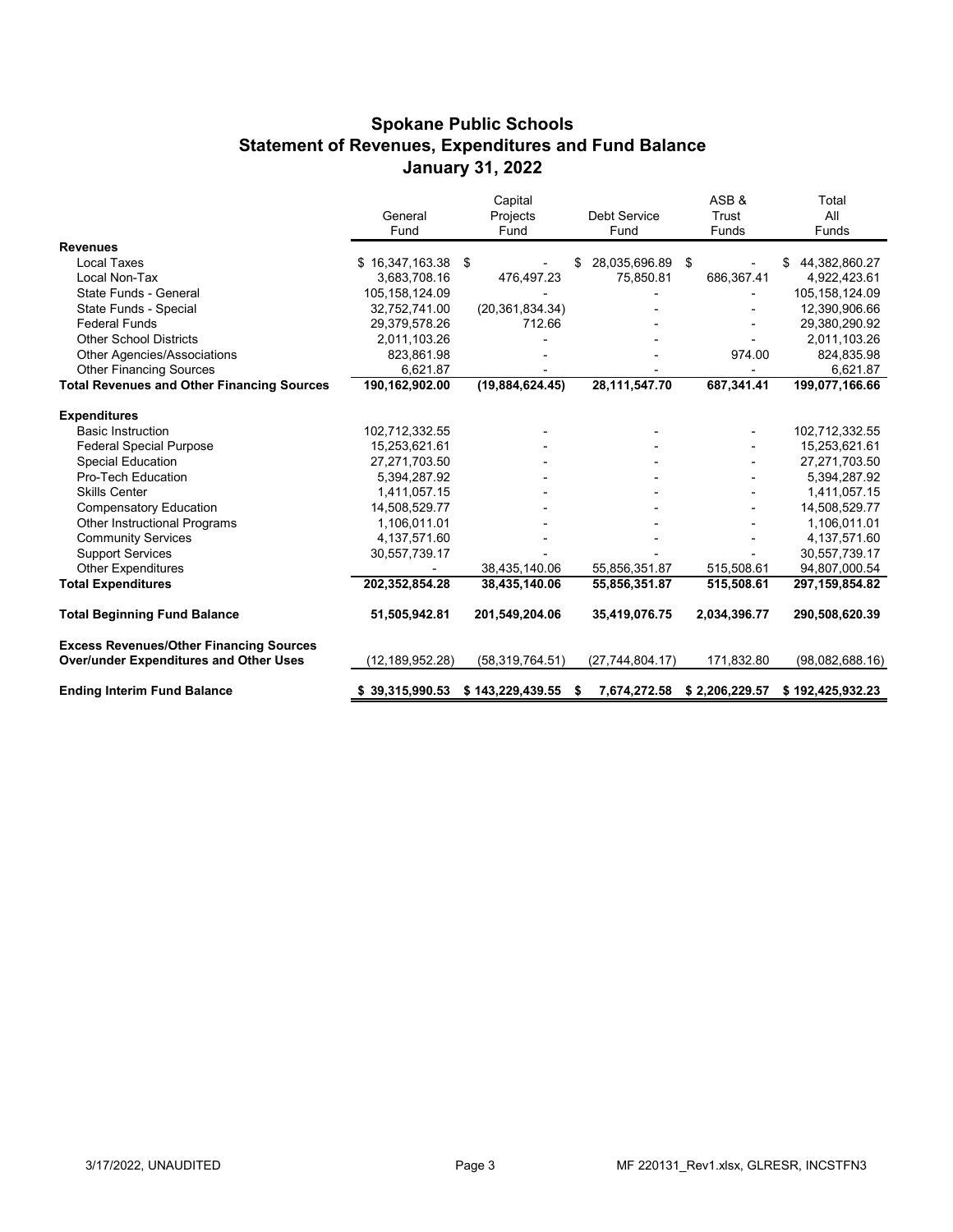#### **Spokane Public Schools General Fund Revenues and Other Financing Sources January 31, 2022 Budget Status Report**

|                                                   | Revised          | Actual<br>For |    | Actual<br>For                                   |      |                  |        |
|---------------------------------------------------|------------------|---------------|----|-------------------------------------------------|------|------------------|--------|
|                                                   | <b>Budget</b>    | Month         |    | Year                                            |      | Balance          | %      |
| 1100 Local Property Taxes                         | 52,575,740.00 \$ | 57,049.53     | S. | 16,347,073.17                                   | - \$ | 36,228,666.83    | 31.1   |
| <b>1000 Total Local Taxes</b>                     | 52,575,740.00    | 57,049.53     |    | 16,347,163.38                                   |      | 36,228,576.62    | 31.1   |
| 2100 Tuitions and Fees, Unassigned                | 2,975,800.00     | 211,500.19    |    | 1,079,174.44                                    |      | 1,896,625.56     | 36.3   |
| 2200 Sale of Goods, Supplies and Services         | 8,596,911.00     | 568,437.85    |    | 2,264,562.81                                    |      | 6,332,348.19     | 26.3   |
| 2300 Investment Earnings                          | 427,550.00       | 25,890.36     |    | 133,557.00                                      |      | 293,993.00       | 31.2   |
| 2500 Gifts and Donations                          | 410,366.00       | 4,318.02      |    | 95,508.46                                       |      | 314,857.54       | 23.3   |
| 2600 Fines and Damages                            | 47,383.00        | 2,104.21      |    | 12,938.48                                       |      | 34,444.52        | 27.3   |
| 2700 Rentals                                      | 639,516.00       | 9,496.99      |    | 67,669.53                                       |      | 571,846.47       | 10.6   |
| 2800 Insurance Recoveries                         | 2,012.00         | ÷.            |    |                                                 |      | 2,012.00         | $\sim$ |
| 2900 Local Nontax, Unassigned                     | 270,211.00       | 110.07        |    | 30,297.44                                       |      | 239,913.56       | 11.2   |
| 2000 Total Local Nontax                           | 13,369,749.00    | 821,857.69    |    | 3,683,708.16                                    |      | 9,686,040.84     | 27.6   |
| 3100 Apportionment                                | 272,764,154.00   | 16,638,727.97 |    | 101,965,794.17                                  |      | 170,798,359.83   | 37.4   |
| 3300 Local Effort Assistance                      | 9,145,073.00     |               |    | 3,192,329.92                                    |      | 5,952,743.08     | 34.9   |
| 3000 Total State, General Purpose                 | 281,909,227.00   | 16,638,727.97 |    | 105, 158, 124.09                                |      | 176,751,102.91   | 37.3   |
| 4100 Special Purpose, Unassigned                  | 82,389,302.00    | 5,383,009.95  |    | 30,224,286.50                                   |      | 52,165,015.50    | 36.7   |
| 4300 Other State Agencies, Unassigned             | 4,506,992.00     | 777,952.55    |    | 2,528,454.50                                    |      | 1,978,537.50     | 56.1   |
| 4000 Total State, Special Purpose                 | 86,896,294.00    | 6,160,962.50  |    | 32,752,741.00                                   |      | 54, 143, 553. 00 | 37.7   |
| 6100 Special Purpose, OSPI, Unassigned            | 82,433,939.00    | 5,088,500.85  |    | 27,759,477.64                                   |      | 110,193,416.64   | 33.7   |
| 6200 Direct Special Purpose Grants                | 286,970.00       | 15,295.30     |    | 35,198.76                                       |      | 251,771.24       | 12.3   |
| 6300 Fed Other Agency Grants                      | 5,634,751.00     | 373,841.70    |    | 1,034,632.60                                    |      | 4,600,118.40     | 18.4   |
| 6900 Federal Noncash Items                        | 1,083,131.00     | 88,036.24     |    | 550,269.26                                      |      | 532,861.74       | 50.8   |
| 6000 Total Federal, Special Purpose               | 89,438,791.00    | 5,565,674.09  |    | 29,379,578.26                                   |      | 115,578,168.02   | 32.8   |
| 7100 Other School District Program Participation  | 1,295,247.00     | 344,736.38    |    | 2,011,103.26                                    |      | (715, 856.26)    | 155.3  |
| 7300 Nonhigh Participation                        | 6,665.00         |               |    |                                                 |      | 6,665.00         | $\sim$ |
| 7000 Total Revenues, Other School Districts       | 1,301,912.00     | 344,736.38    |    | 2,011,103.26                                    |      | (709, 191.26)    | 154.5  |
| 8100 Other Agency & Association Grants            | 812,434.00       | 95,380.00     |    | 823,861.98                                      |      | (11, 427.98)     | 101.4  |
| 8000 Total Revenue, Other Agencies/Associations   | 812,434.00       | 95,380.00     |    | 823,861.98                                      |      | (11, 427.98)     | 101.4  |
| 9300 Sale of Equipment                            | 30,180.00        | 4,151.25      |    | 6,621.87                                        |      | 23,558.13        | 21.9   |
| 9000 Total Other Financing Sources                | 30,180.00        | 4,151.25      |    | 6,621.87                                        |      | 23,558.13        | 21.9   |
| <b>Total Revenues and Other Financing Sources</b> | \$526,334,327.00 | \$            |    | 29,688,539.41 \$190,162,902.00 \$336,171,425.00 |      |                  | 36.1   |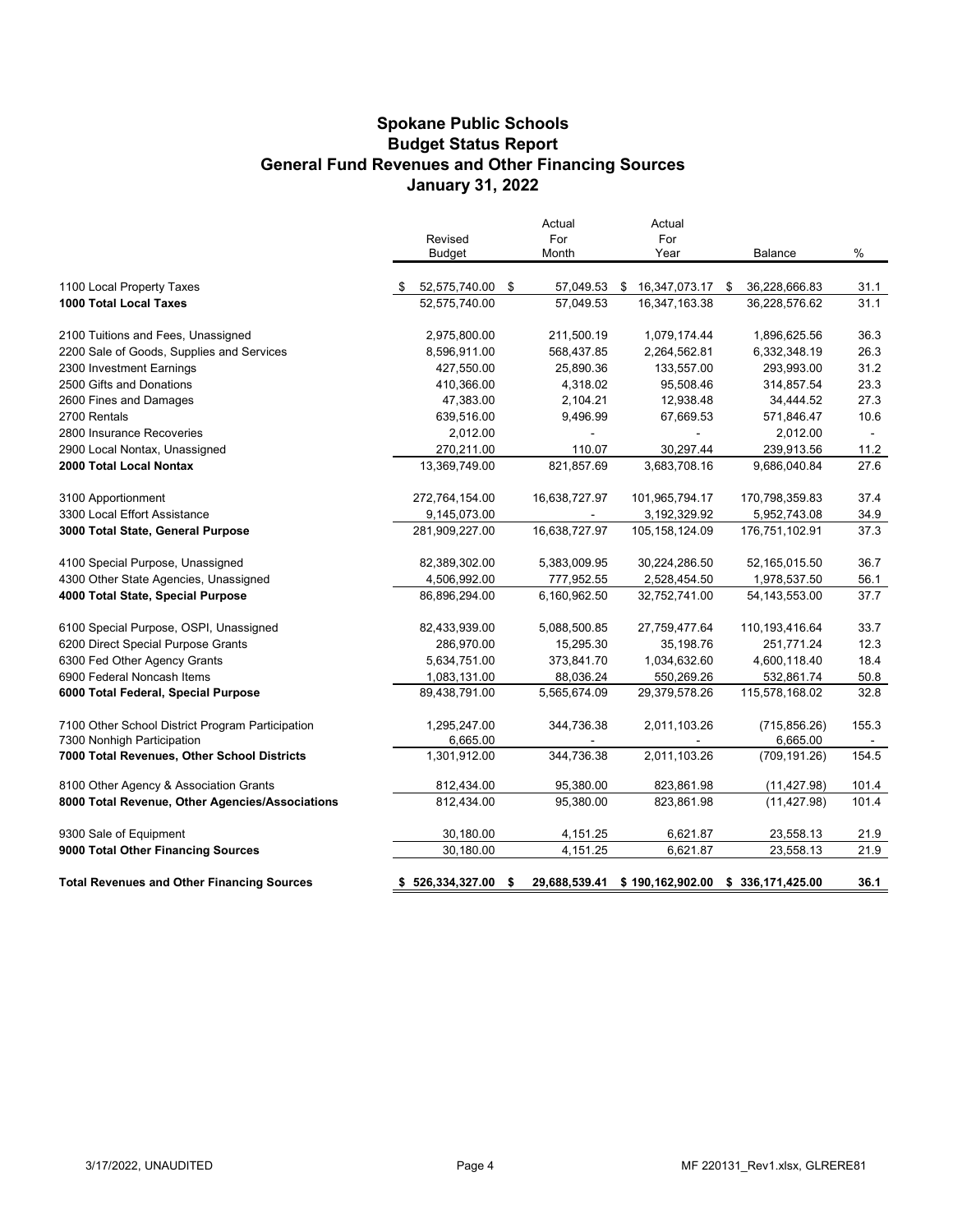#### **Budget Status Report General Fund Expenditures by Program Spokane Public Schools January 31, 2022**

|                                               |                             | Actual                    | Actual                          |                          |                             |              |
|-----------------------------------------------|-----------------------------|---------------------------|---------------------------------|--------------------------|-----------------------------|--------------|
|                                               | Revised                     | For                       | For                             |                          |                             |              |
| Program                                       | Budget                      | Month                     | Year                            | Encumb.                  | Balance                     | %            |
| 01 Basic Education                            | \$250,520,144.00            | 19,631,870.65<br>\$       | 97,766,930.95<br>-\$            | 5,245,343.57<br>-\$      | 147,507,869.48<br>\$        | 41.1         |
| 02 Alternative Learning Experience            | 10,038,856.00               | 888,473.24                | 4,807,789.26                    | 20,878.52                | 5,210,188.22                | 48.1         |
| 03 Open Doors Program                         | 726,259.00                  | 82,070.01                 | 137,612.34                      | 1,778,298.95             | (1, 189, 652.29)            | 263.8        |
| 01 Total                                      | 261,285,259.00              | 20,602,413.90             | 102,712,332.55                  | 7,044,521.04             | 151,528,405.41              | 42.0         |
| 12 Fed Stimulus, School Improvement           | 20,175,252.00               | 452,633.90                | 8,475,208.08                    | 4,352,585.89             | 7,347,458.03                | 63.6         |
| 13 State Fiscal Stabilization Funds           | 6,920,774.00                | 171,136.29                | 871,010.83                      |                          | 6,049,763.17                | 12.59        |
| 14 Federal Stimulus, IDEA                     | 14,245,576.00               | 1,150,014.07              | 5,888,850.24                    | 4,950.00                 | 8,351,775.76                | 41.4         |
| 19 Federal Stimulus, Other Monies<br>10 Total | 351,870.00<br>41,693,472.00 | 10,207.71<br>1,783,991.97 | 18,552.46<br>15,253,621.61      | 4,357,535.89             | 333,317.54<br>22,082,314.50 | 5.3<br>47.04 |
|                                               |                             |                           |                                 |                          |                             |              |
| 21 Special Ed, Basic, State                   | 60,849,408.00               | 4,601,262.97              | 23,895,263.76                   | 2,274,411.58             | 34,679,732.66               | 43.0         |
| 23 Special Ed, ARP, Federal                   | 1,611,643.00                | 133,693.58                | 694,636.07                      |                          | 917,006.93                  | 43.1         |
| 24 Special Ed, Supp, Federal                  | 6,353,462.00                | 533,516.26                | 2,681,803.67                    |                          | 3,671,658.33                | 42.2         |
| 20 Total                                      | 68,814,513.00               | 5,268,472.81              | 27,271,703.50                   | 2,274,411.58             | 39,268,397.92               | 42.9         |
| 31 CTE, Basic, State                          | 10,483,099.00               | 863,744.28                | 4,486,188.76                    | 12,020.85                | 5,984,889.39                | 42.9         |
| 34 CTE, MS Basic, State                       | 2,136,648.00                | 194,588.89                | 850,546.32                      | 16,353.15                | 1,269,748.53                | 40.6         |
| 38 CTE, Federal                               | 240,680.00                  | 16,622.27                 | 56,896.84                       | 50,012.02                | 133,771.14                  | 44.4         |
| 39 CTE, Other Categories                      | 10,060.00                   |                           | 656.00                          | $\overline{\phantom{a}}$ | 9,404.00                    | 6.5          |
| 30 Total                                      | 12,870,487.00               | 1,074,955.44              | 5,394,287.92                    | 78,386.02                | 7,397,813.06                | 42.5         |
| 45 Skills Center, Basic, State                | 4,328,237.00                | 270,068.33                | 1,395,111.72                    | 53,035.79                | 2,880,089.49                | 33.5         |
| 46 Skills Center, Federal                     | 67,231.00                   | 13,228.37                 | 15,945.43                       | 1,848.64                 | 49,436.93                   | 26.5         |
| 47 Skill Center, Facility Upgrades            | 60,600.00                   |                           |                                 |                          | 60,600.00                   |              |
| 40 Total                                      | 4,456,068.00                | 283,296.70                | 1,411,057.15                    | 54,884.43                | 2,990,126.42                | 32.9         |
| 51 Disadvantaged, Federal                     | 12,572,385.00               | 900,928.54                | 4,702,051.87                    | 22,476.74                | 7,847,856.39                | 37.6         |
| 52 School Improvement, Federal                | 1,882,783.00                | 118,430.71                | 564,441.31                      | 17,815.00                | 1,300,526.69                | 30.9         |
| 55 Learning Assistance, State                 | 16,594,603.00               | 1,233,055.26              | 6,143,021.13                    | 44,802.00                | 10,406,779.87               | 37.3         |
| 58 Special and Pilot Programs                 | 5,055,357.00                | 41,829.27                 | 226,374.76                      | 4,814.00                 | 4,824,168.24                | 4.6          |
| 50 Total                                      | 36,105,128.00               | 2,294,243.78              | 11,635,889.07                   | 89,907.74                | 24,379,331.19               | 32.5         |
| 64 Language Enhancement Program               | 286,269.00                  | 17,491.90                 | 85,844.09                       |                          | 200,424.91                  | 30.0         |
| 65 English Language Learners, State           | 6,749,902.00                | 482,696.58                | 2,600,715.45                    | 44,268.14                | 4,104,918.41                | 39.2         |
| 68 Indian Ed, Federal DOE                     | 236,825.00                  | 11,036.00                 | 63,892.49                       |                          | 172,932.51                  | 27.0         |
| 69 Compensatory, Other                        | 989,111.00                  | 25,576.66                 | 122,188.67                      | 28,675.54                | 838,246.79                  | 15.3         |
| 60 Total                                      | 8,262,107.00                | 536,801.14                | 2,872,640.70                    | 72,943.68                | 5,316,522.62                | 35.7         |
| 73 Summer School                              | 263,015.00                  | 1,615.55                  | 1,005.59                        |                          | 262,009.41                  | 0.4          |
| 74 Highly Capable                             | 1,903,004.00                | 158,028.25                | 771,462.18                      | 907.22                   | 1,130,634.60                | 40.6         |
| 79 Instructional Programs, Other              | 1,846,270.00                | 68,355.47                 | 333,543.24                      | 800.00                   | 1,511,926.76                | 18.1         |
| 70 Total                                      | 4,012,289.00                | 227,999.27                | 1,106,011.01                    | 1,707.22                 | 2,904,570.77                | 27.6         |
| 86 Community Schools                          | 8,018.00                    |                           |                                 |                          | 8,018.00                    |              |
| 88 Childcare Programs                         | 6,677,210.00                | 403,484.91                | 2,120,892.66                    | 117,347.24               | 4,438,970.10                | 33.5         |
| 89 Other Community Services                   | 7,074,586.00                | 399,237.66                | 2,016,678.94                    | 99,439.03                | 4,958,468.03                | 29.9         |
| 80 Total                                      | 13,759,814.00               | 802,722.57                | 4,137,571.60                    | 216,786.27               | 9,405,456.13                | 31.7         |
| 97 District Wide Support                      | 52,307,928.00               | 3,945,465.86              | 19,372,081.57                   | 4,027,026.82             | 28,908,819.61               | 44.7         |
| 98 Nutrition Services                         | 15,749,330.00               | 1,296,230.47              | 6,773,655.00                    | 4,726,008.98             | 4,249,666.02                | 73.0         |
| 99 Transportation                             | 14,571,844.00               | 871,359.56                | 4,412,002.60                    | 10,786,402.10            | (626, 560.70)               | 104.3        |
| 90 Total                                      | 82,629,102.00               | 6,113,055.89              | 30,557,739.17                   | 19,539,437.90            | 32,531,924.93               | 60.6         |
| <b>Total Program Expenditures</b>             | \$533,888,239.00            | \$                        | 38,987,953.47 \$ 202,352,854.28 | \$ 33,730,521.77         | \$297,804,862.95            | 44.2         |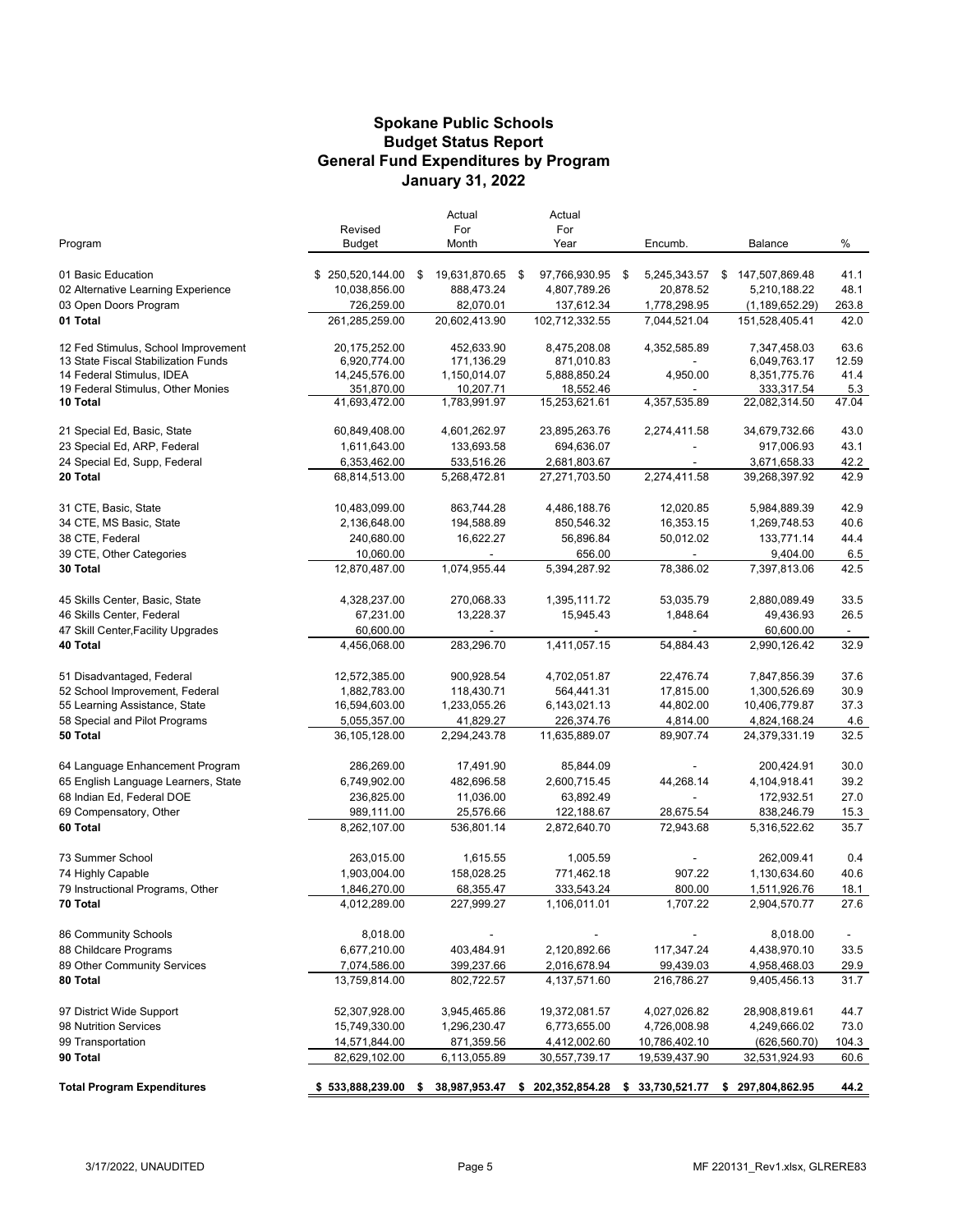#### **Spokane Public Schools General Fund Expenditures by Activity January 31, 2022 Budget Status Report**

| Activity                                   | Revised<br><b>Budget</b> | Actual<br>For<br>Month | Actual<br>For<br>Year |     | Encumb.        | Balance              | $\frac{0}{0}$ |
|--------------------------------------------|--------------------------|------------------------|-----------------------|-----|----------------|----------------------|---------------|
| 11 Board of Directors                      | \$<br>1.773.396.00 \$    | 258.031.03 \$          | 418.417.43 \$         |     | 497,306.58 \$  | 857.671.99           | 51.6          |
| 12 Superintendent's Office                 | 638,170.00               | 34,099.08              | 214,066.53            |     |                | 424,103.47           | 33.5          |
| 13 Business Office                         | 3,389,890.00             | 229,707.99             | 1,172,880.91          |     | 61,621.31      | 2,155,387.78         | 36.4          |
| 14 Human Resources                         | 4,447,388.00             | 280.329.52             | 1,590,163.47          |     | 153.672.91     | 2,703,551.62         | 39.2          |
| 15 Public Relations                        | 884,338.00               | 72,892.65              | 257,813.37            |     | 73,142.14      | 553,382.49           | 37.4          |
| 21 Supervision                             | 9,779,573.00             | 675,509.43             | 3,498,168.60          |     | 25,956.64      | 6,255,447.76         | 36.0          |
| 22 Learning Resources                      | 5,491,946.00             | 84,606.75              | 467,244.36            |     | 1.066.97       | 5,023,634.67         | 8.5           |
| 23 Principal's Office                      | 29,067,155.00            | 2,224,435.23           | 11,868,312.92         |     | 20.687.54      | 17, 178, 154.54      | 40.9          |
| 24 Guidance and Counseling                 | 17,521,885.00            | 1,581,342.20           | 7,512,215.50          |     | 209,798.49     | 9,799,871.01         | 44.1          |
| 25 Pupil Management and Safety             | 2,588,258.00             | 223,008.66             | 952,636.69            |     | 6,948.75       | 1,628,672.56         | 37.1          |
| 26 Health and Related Services             | 18,945,125.00            | 1,490,671.25           | 7,457,318.85          |     | 463,190.12     | 11,024,616.03        | 41.8          |
| 27 Teaching                                | 309,322,397.00           | 23,955,854.19          | 118,819,163.68        |     | 7,691,274.77   | 182,811,958.55       | 40.9          |
| 28 Extra Curricular                        | 8.040.789.00             | 521.706.18             | 3.023.734.48          |     | 358.577.85     | 4,658,476.67         | 42.1          |
| 31 Instructional Professional Developement | 18,728,174.00            | 902,816.08             | 4,707,926.57          |     | 254,935.45     | 13,765,311.98        | 26.5          |
| 32 Instructional Technology                | 12,641,269.00            | 247,527.97             | 7,015,953.11          |     | 4,910,708.00   | 714,607.89           | 94.4          |
| 33 Curriculum                              | 6,365,538.00             | 151,604.16             | 2,243,848.28          |     | 135.804.70     | 3,985,885.02         | 37.4          |
| 34 State Prof Development                  | 3,670,693.00             | 276,436.55             | 1,389,475.21          |     | $\blacksquare$ | 2,281,217.79         | 37.9          |
| 41 Nutrition Services Supervision          | 1,125,233.00             | 87,992.53              | 463,234.91            |     | 79.88          | 661,918.21           | 41.2          |
| 42 Food                                    | 6,474,907.00             | 609,974.78             | 3,060,880.79          |     | 4,070,513.75   | (656, 487.54)        | 110.1         |
| 44 Operations                              | 8,937,182.00             | 604.012.16             | 3.283.190.83          |     | 655,415.35     | 4,998,575.82         | 44.1          |
| 49 Food Services Transfers                 | (787, 992.00)            | (5,749.00)             | (33,651.53)           |     |                | (754, 340.47)        | 4.3           |
| 51 Transportation Supervision              | 428,770.00               | 35,946.46              | 168,785.39            |     | 87,200.00      | 172,784.61           | 59.7          |
| 52 Operation of Buses                      | 12,961,395.00            | 763.897.82             | 3,938,545.07          |     | 10,699,202.10  | (1,676,352.17)       | 112.9         |
| 61 Maintenance Supervision                 | 1,170,641.00             | 92,024.46              | 421,580.82            |     | 35,843.75      | 713,216.43           | 39.1          |
| 62 Grounds Maintenance                     | 1,051,565.00             | 72,445.14              | 274,872.87            |     | 13,542.07      | 763,150.06           | 27.4          |
| 63 Operation of Plant                      | 15,224,021.00            | 1,192,582.16           | 5,698,277.68          |     | 274,499.74     | 9,251,243.58         | 39.2          |
| 64 Maintenance of Plant and Equipment      | 8,622,430.00             | 622,356.02             | 2,927,796.80          |     | 613,713.71     | 5,080,919.49         | 41.1          |
| 65 Utilities                               | 6,677,331.00             | 611,723.55             | 2,258,677.91          |     | 455,999.67     | 3,962,653.42         | 40.7          |
| 67 Plant Security                          | 948,802.00               | 70,049.88              | 345,766.65            |     | 106,225.49     | 496,809.86           | 47.6          |
| 68 Insurance                               | 2,365,061.00             | 250.00                 | 1,159,201.89          |     | 1,028,216.00   | 177,643.11           | 92.5          |
| 72 Information Systems                     | 4,656,825.00             | 307,756.72             | 2,163,797.58          |     | 370,609.78     | 2,122,417.64         | 54.4          |
| 73 Printing                                | 365,603.00               | 33,823.83              | 201,275.89            |     | 228,043.79     | (63,716.68)          | 117.4         |
| 74 Warehousing and Distributing            | 1,002,445.00             | 65,452.96              | 332,066.33            |     | 11,043.80      | 659,334.87           | 34.2          |
| 75 District Motor Pool                     | (88, 819.00)             | 51,070.38              | 156,165.28            |     | 116,080.34     | (361,064.62)         | (306.5)       |
| 91 Public Activities                       | 9,456,855.00             | 561,764.70             | 2,923,049.16          |     | 99,600.33      | 6,434,205.51         | 32.0          |
| <b>Total All Activities</b>                | \$<br>533,888,239.00     | \$<br>38,987,953.47    | \$<br>202,352,854.28  | -\$ | 33,730,521.77  | \$<br>297,804,862.95 | 44.2          |
|                                            |                          |                        |                       |     |                |                      |               |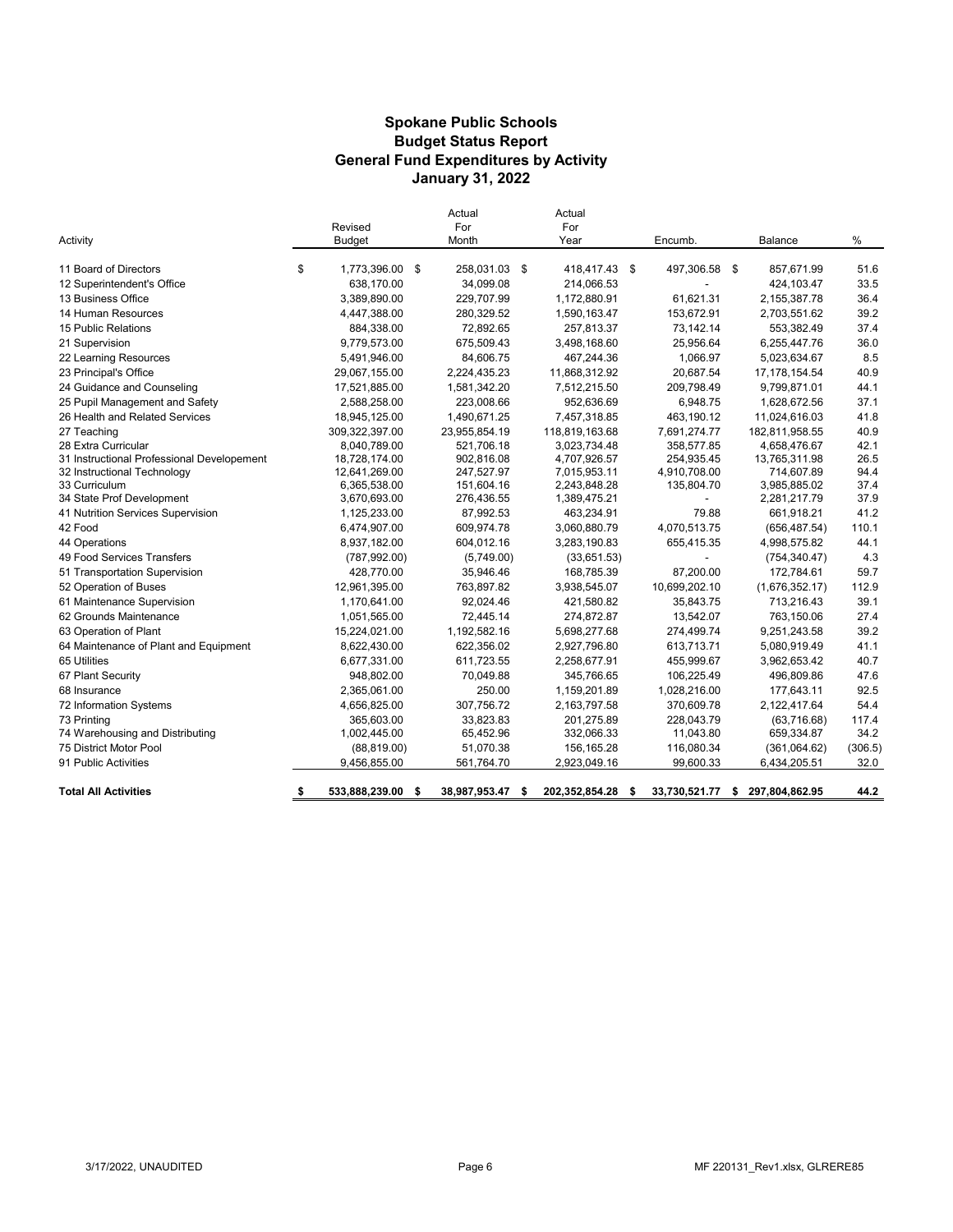### **Budget Status Report General Fund Expenditures by Object Spokane Public Schools January 31, 2022**

| Object                       | Revised<br><b>Budget</b> |      | Actual<br>For<br>Month | Actual<br>For<br>Year |      | Encumb.                  | <b>Balance</b>     | %             |
|------------------------------|--------------------------|------|------------------------|-----------------------|------|--------------------------|--------------------|---------------|
| 0 Debit Transfer             | \$<br>2.776.580.00       | - \$ | 22.343.64              | \$<br>152.245.67      | - \$ | $\blacksquare$           | \$<br>2.624.334.33 | $5.5^{\circ}$ |
| 1 Credit Transfer            | (2,776,655.00)           |      | (22, 343.64)           | (152, 245.67)         |      | $\overline{\phantom{a}}$ | (2,624,409.33)     | 5.5           |
| 2 Certificated Salaries      | 247.796.845.00           |      | 19.240.055.03          | 98,596,688.42         |      | -                        | 149.200.156.58     | 39.8          |
| 3 Classified Salaries        | 74.797.877.00            |      | 5.403.162.00           | 28.923.587.78         |      | ٠                        | 45.874.289.22      | 38.7          |
| 4 Employee Benefits          | 124.092.919.00           |      | 9.395.197.39           | 47.355.419.75         |      | ۰                        | 76.737.499.25      | 38.2          |
| 5 Supplies and Materials     | 41.052.234.00            |      | 1.676.057.16           | 13.523.964.49         |      | 10.871.979.46            | 16.656.290.05      | 59.4          |
| <b>7 Contracted Services</b> | 44.665.056.00            |      | 3.225.823.27           | 13.749.765.56         |      | 22.660.233.65            | 8,255,056.79       | 81.5          |
| 8 Travel                     | 694,173.00               |      | 14.825.53              | 60.022.47             |      |                          | 634,150.53         | 8.7           |
| 9 Capital Outlay             | 789.210.00               |      | 32.833.09              | 143.405.81            |      | 198.308.66               | 447.495.53         | 43.3          |
| <b>Total All Objects</b>     | \$533.888.239.00         |      | 38.987.953.47          | \$202.352.854.28      |      | \$33.730.521.77          | \$297.804.862.95   | 44.2          |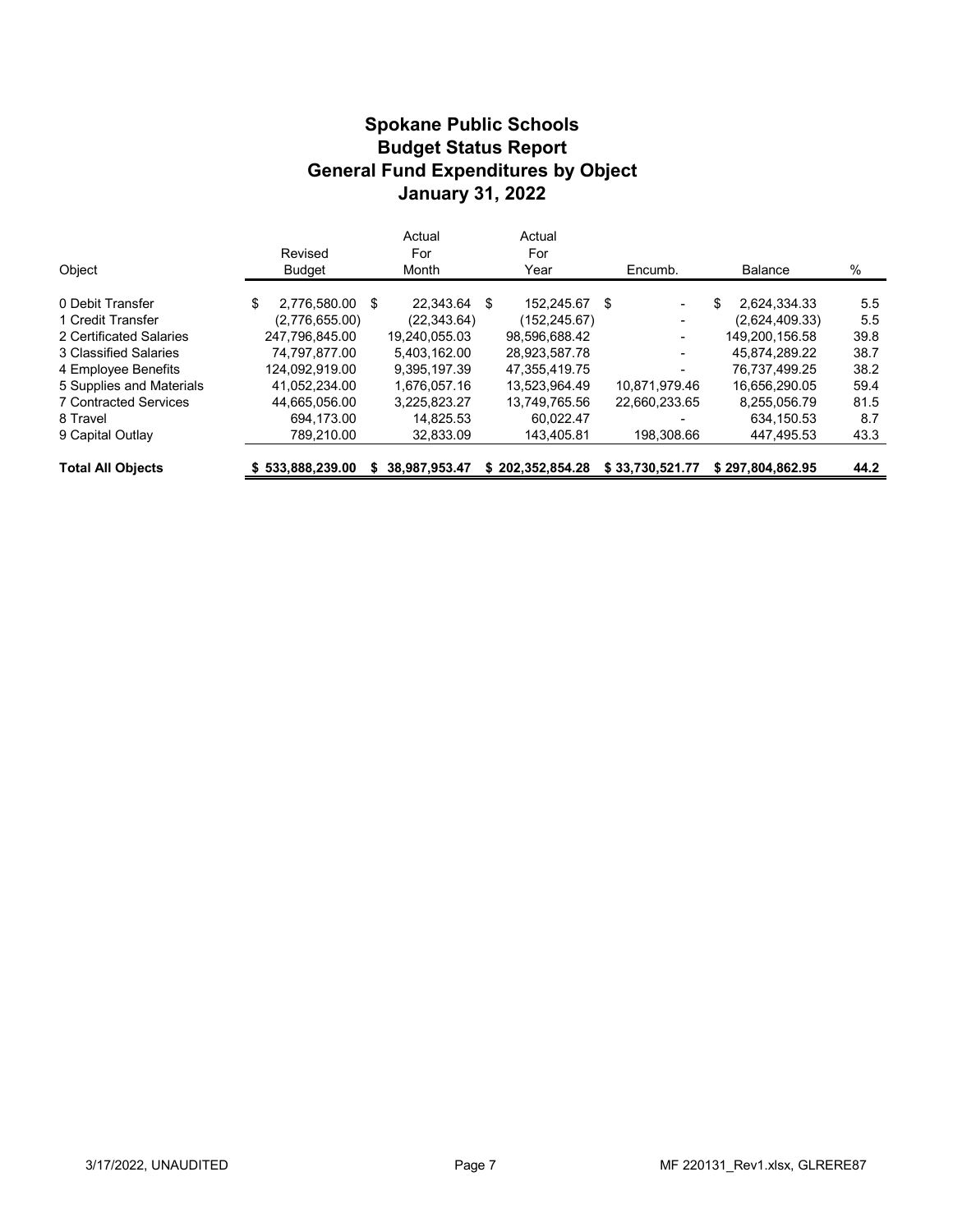#### SPOKANE PUBLIC SCHOOLS - 2021-22 Cumulative Revenues Budget vs. Actual (Budget based on 2 yr monthly history)

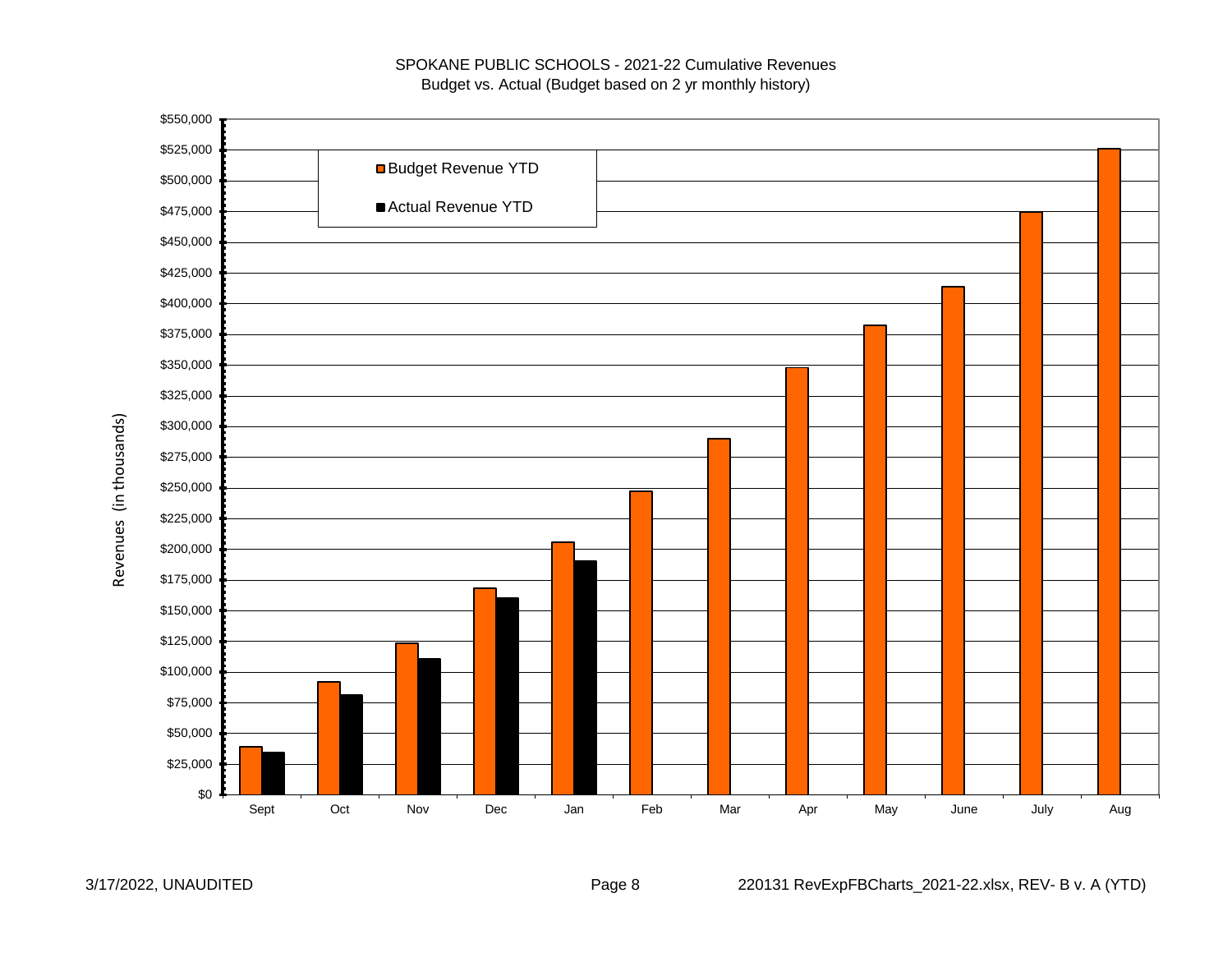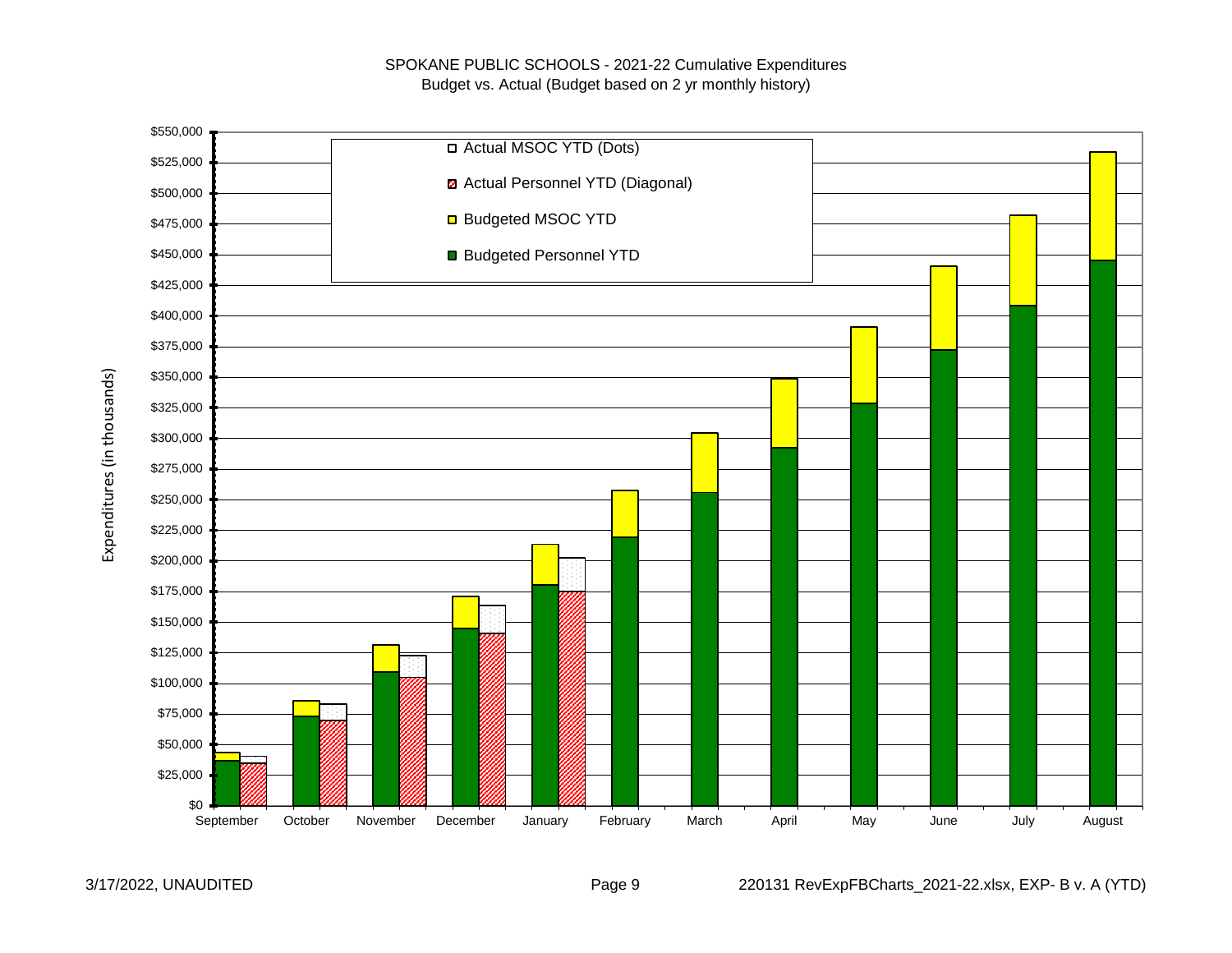

Fund Balance (in thousands) Fund Balance (in thousands)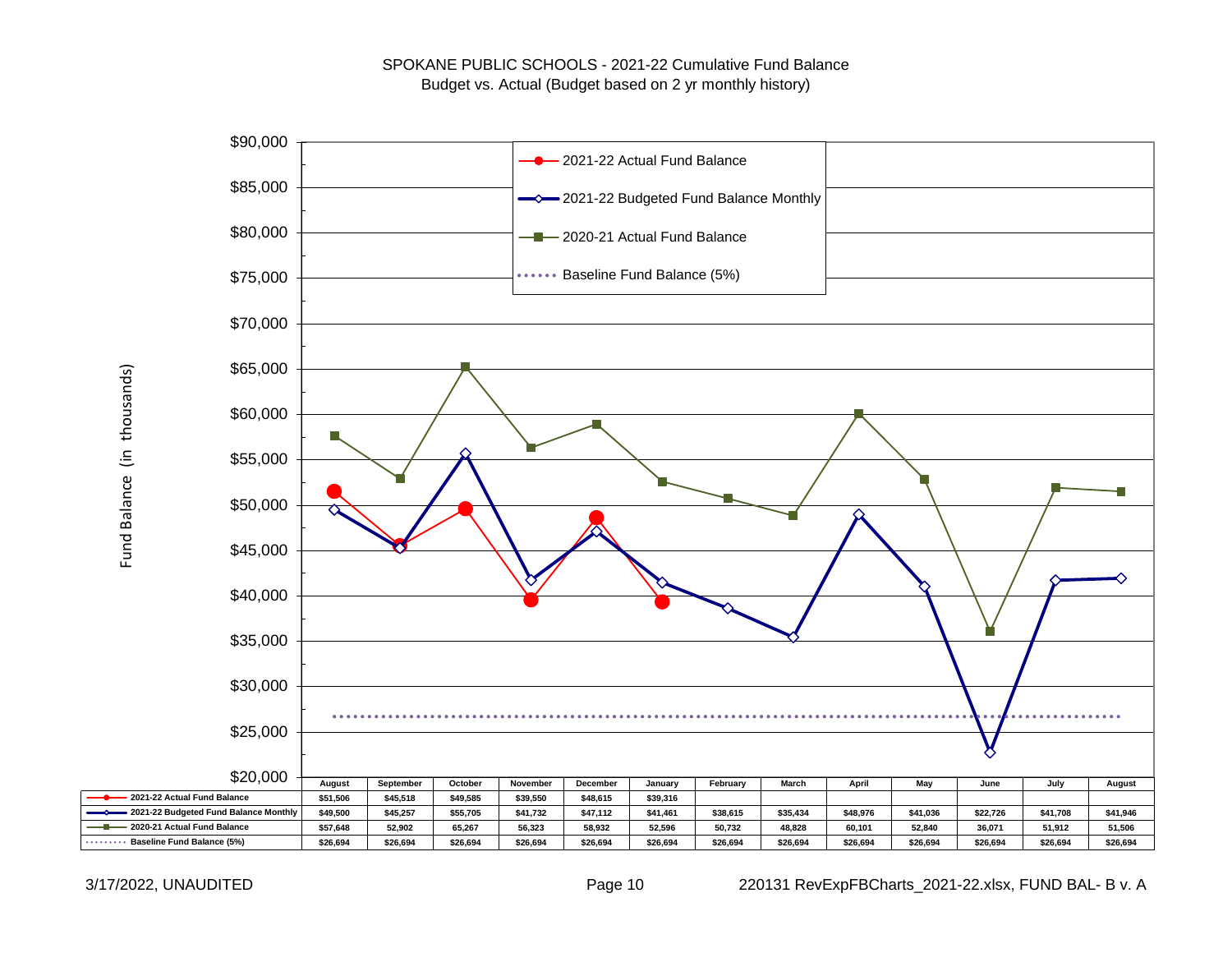# **January 31, 2022 Spokane Public Schools Capital Projects Fund Budget Status Report**

|                                                    |                    | Actual            |                    |        |
|----------------------------------------------------|--------------------|-------------------|--------------------|--------|
|                                                    | Revised            | For               |                    |        |
|                                                    | <b>Budget</b>      | Year              | <b>Balance</b>     | $\%$   |
| <b>Revenues and Other Financing Sources</b>        |                    |                   |                    |        |
| <b>Investment Earnings</b>                         | \$<br>1,731,000.00 | 476,497.23<br>-S  | 1,254,502.77<br>S. | 27.5   |
| <b>State Revenues</b>                              | 27,041,000.00      | (20, 361, 834.34) | 47,402,834.34      | (75.3) |
| Fed Other Agency Grants                            |                    | 712.66            | (712.66)           |        |
| <b>Total Revenues and Other Financing Sources</b>  | 28,772,000.00      | (19,884,624.45)   | 48,656,624.45      | (69.1) |
|                                                    |                    |                   |                    |        |
| <b>Expenditures and Other Financing Uses</b>       |                    |                   |                    |        |
| 10 Sites                                           |                    | 1,416,072.52      | (1,416,072.52)     |        |
| 20 Buildings                                       | 151,549,000.00     | 35,198,663.71     | 116,350,336.29     | 23.2   |
| 30 Equipment                                       | 5,530,000.00       | 1,820,403.83      | 3,709,596.17       | 32.9   |
| <b>Total Expenditures and Other Financing Uses</b> | 157,079,000.00     | 38,435,140.06     | 118,643,859.94     | 24.5   |
| <b>Beginning Fund Balance</b>                      | 153,100,000.00     | 201,549,204.06    |                    |        |
| <b>Excess Revenues Over/(Under) Expenditures</b>   | (128, 307, 000.00) | (58, 319, 764.51) |                    |        |
| <b>Ending Fund Balance</b>                         | 24,793,000.00      | \$143,229,439.55  |                    |        |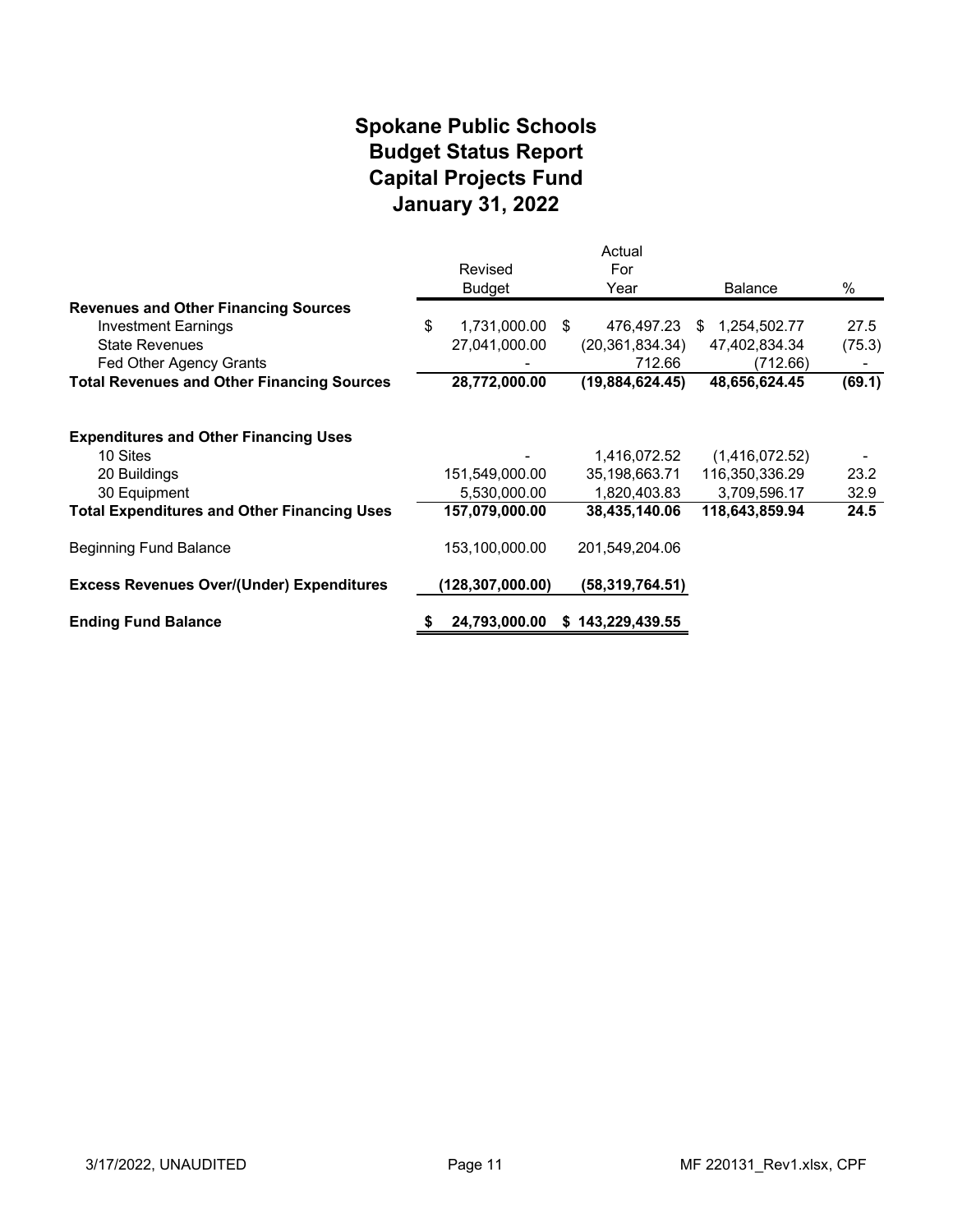# **Spokane Public Schools Debt Service Fund January 31, 2022 Budget Status Report**

|                                                    |                     |    | Actual           |                |      |
|----------------------------------------------------|---------------------|----|------------------|----------------|------|
|                                                    | <b>Budget</b>       |    | For<br>Year      | <b>Balance</b> | $\%$ |
| <b>Revenues and Other Financing Sources</b>        |                     |    |                  |                |      |
| Local Taxes Revenue                                | \$<br>65,600,000.00 | -S | 28,035,696.89 \$ | 37,564,303.11  | 42.7 |
| Local Nontax Revenue                               | 209,000.00          |    | 75,850.81        | 133,149.19     | 36.3 |
| Federal Revenue Revenue                            |                     |    |                  |                |      |
| <b>Total Revenues and Other Financing Sources</b>  | 65,809,000.00       |    | 28, 111, 547. 70 | 37,697,452.30  | 42.7 |
| <b>Expenditures and Other Financing Uses</b>       |                     |    |                  |                |      |
| <b>Matured Bond Expenditures</b>                   | 43,900,000.00       |    | 42,960,000.00    | 940,000.00     | 97.9 |
| Interest on Bonds                                  | 25,000,000.00       |    | 12,893,156.25    | 12,106,843.75  | 51.6 |
| <b>Bond Transfer Fees</b>                          | 100,000.00          |    | 3,195.62         | 96,804.38      | 3.2  |
| <b>Total Expenditures and Other Financing Uses</b> | 69,000,000.00       |    | 55,856,351.87    | 13,143,648.13  | 81.0 |
| Beginning Fund Balance                             | 30,800,000.00       |    | 35,419,076.75    |                |      |
| <b>Excess Revenues Over/(Under) Expenditures</b>   | (3,191,000.00)      |    | (27,744,804.17)  |                |      |
| <b>Ending Fund Balance</b>                         | 27,609,000.00       | S. | 7,674,272.58     |                |      |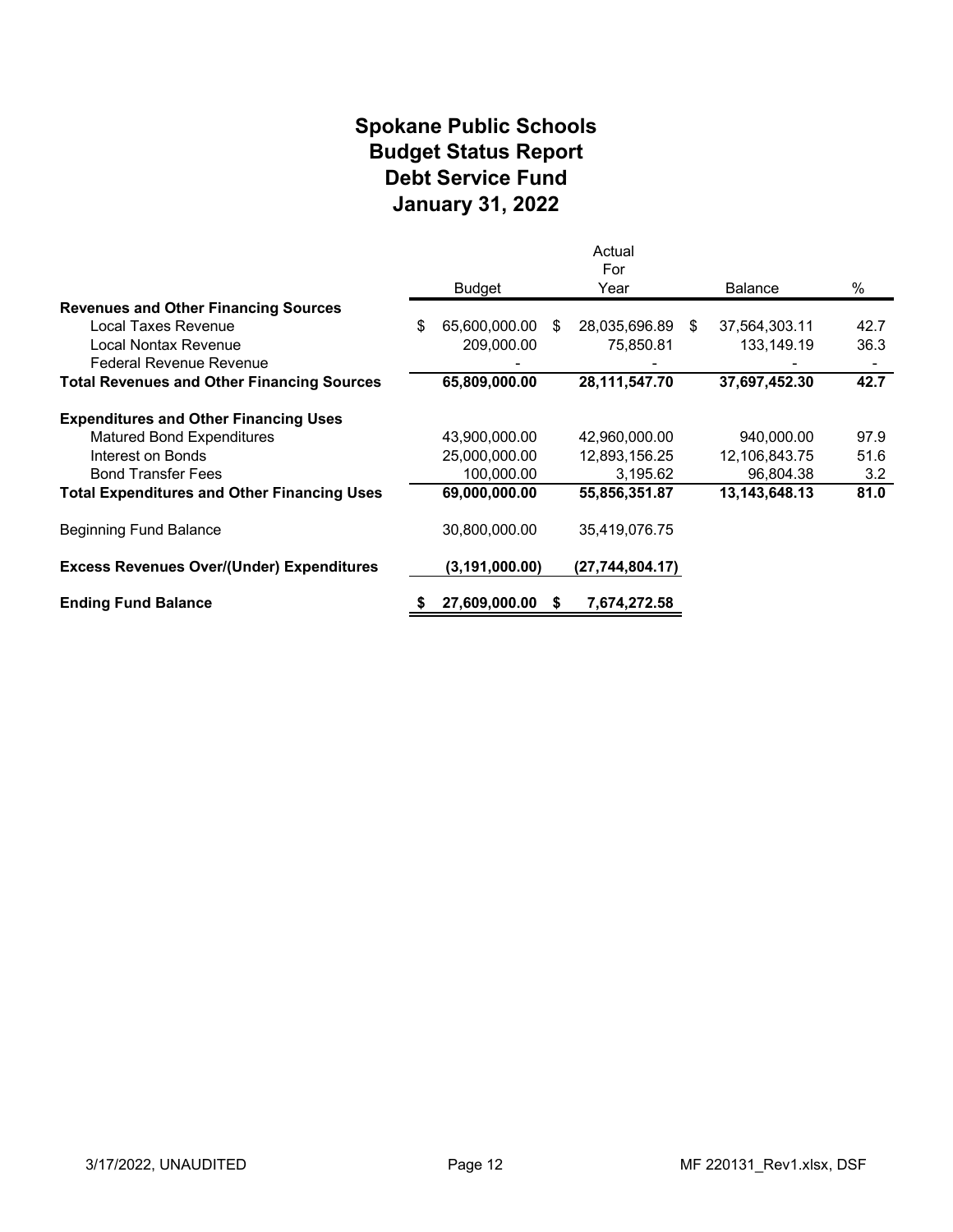# **Spokane Public Schools Associated Student Body January 31, 2022 Budget Status Report**

|                                                  |                  |    | Actual<br>For |     |                |      |
|--------------------------------------------------|------------------|----|---------------|-----|----------------|------|
|                                                  | <b>Budget</b>    |    | Year          |     | <b>Balance</b> | $\%$ |
| <b>Revenues</b>                                  |                  |    |               |     |                |      |
| 100 General ASB                                  | \$<br>575,000.00 | \$ | 179,209.26    | -\$ | 395,790.74     | 31.2 |
| 200 Athletics                                    | 940,000.00       |    | 265,061.12    |     | 674,938.88     | 28.2 |
| 300 Classes                                      | 703,000.00       |    | 119,419.44    |     | 583,580.56     | 17.0 |
| 400 Clubs                                        | 280,000.00       |    | 65,058.28     |     | 214,941.72     | 23.2 |
| <b>Total Revenues</b>                            | 2,498,000.00     |    | 628,748.10    |     | 1,869,251.90   | 25.2 |
| <b>Expenditures</b>                              |                  |    |               |     |                |      |
| 100 General ASB                                  | 529,000.00       |    | 123,226.37    |     | 405,773.63     | 23.3 |
| 200 Athletics                                    | 1,107,000.00     |    | 225,313.81    |     | 881,686.19     | 20.4 |
| 300 Classes                                      | 709,000.00       |    | 89,897.24     |     | 619,102.76     | 12.7 |
| 400 Clubs                                        | 238,000.00       |    | 54,344.03     |     | 183,655.97     | 22.8 |
| <b>Total Expenditures</b>                        | 2,583,000.00     |    | 492,781.45    |     | 2,090,218.55   | 19.1 |
| <b>Beginning Fund Balance</b>                    | 1,560,000.00     |    | 1,616,137.26  |     |                |      |
| <b>Excess Revenues Over/(Under) Expenditures</b> | (85,000.00)      |    | 135,966.65    |     |                |      |
| <b>Ending Fund Balance</b>                       | 1,475,000.00     | S. | 1,752,103.91  |     |                |      |